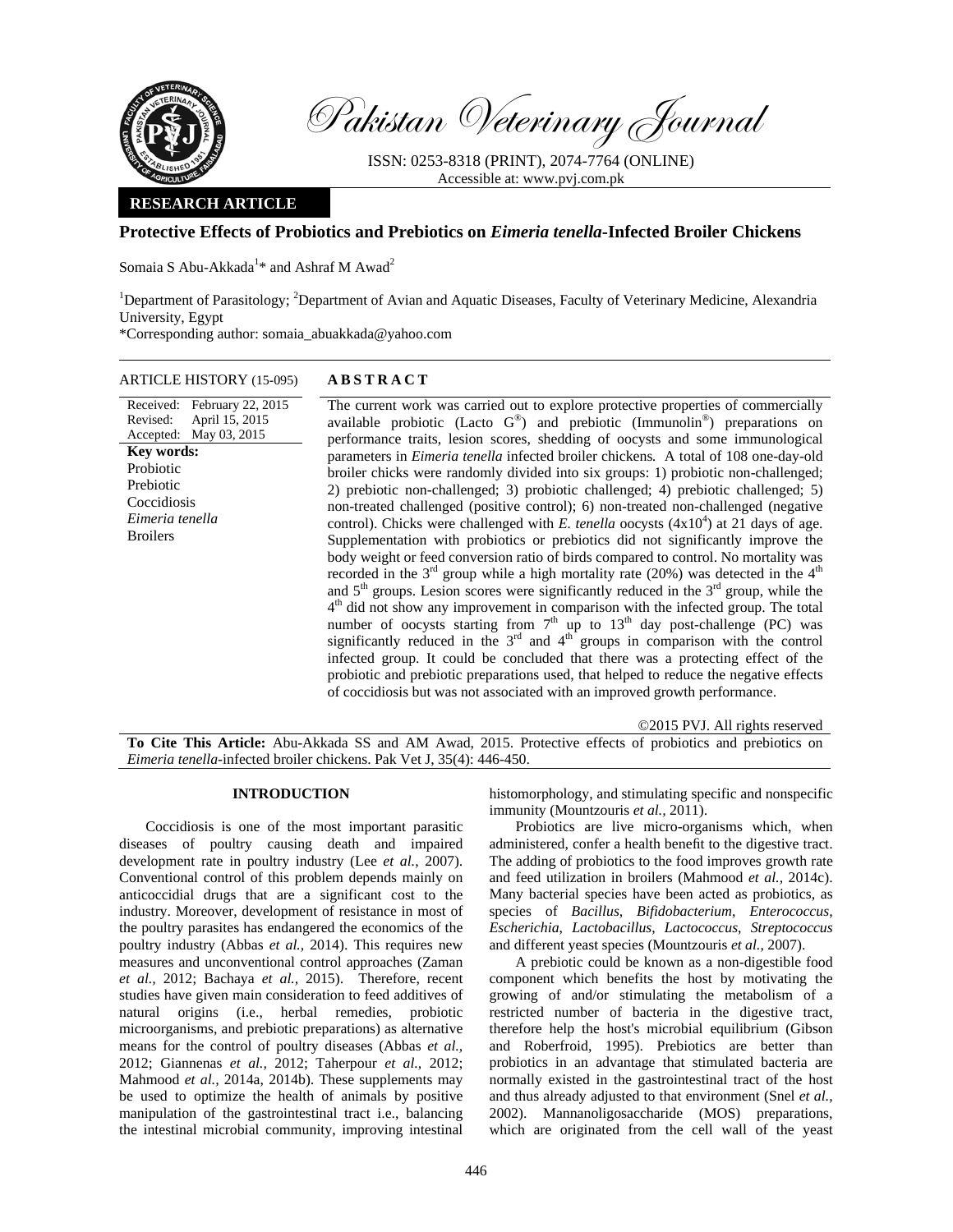*Saccharomyces cerevisiae* overwhelm pathogens in the intestinal tract of chickens and turkeys (Spring *et al.,* 2000). Concerning coccidiosis, MOS supply enhances the growth of *Bifidobacterium* spp. and *Lactobacillus* spp in the intestinal tract and decrease the level of *Enterobacteriaceae* (Fernandez *et al.,* 2002). An increase in *Lactobacillus* spp. and a reduction in *Clostridium* spp may decrease cecal coccidiosis in broilers (Elmusharaf *et al.,* 2006).

The purpose of the present work was to explore the protecting effect of probiotic and prebiotic preparations in broiler chickens challenged with *E. tenella*, a highly pathogenic *Eimeria* species that causes cecal coccidiosis.

## **MATERIALS AND METHODS**

**Animals:** A total of 108 one-day-old commercial broiler chicks were raised for 5 weeks in floor pens where feed and water were supplied without restriction. The chicks were fed a ration without anticoccidial drugs. All birds were nourished starter ration (23% protein) through the first 2 weeks of life and commercial grower ration (21% protein) from the third week till the completion of the trial.

**Experimental design**: All chicks were randomly allocated into six groups,  $1<sup>st</sup>$  group: probiotic nonchallenged;  $2<sup>nd</sup>$  group: prebiotic non-challenged;  $3<sup>rd</sup>$ group: probiotic challenged;  $4<sup>th</sup>$  group: prebiotic challenged. The  $5<sup>th</sup>$  and  $6<sup>th</sup>$  groups represent the positive (non-treated challenged) and negative (non-treated nonchallenged) control groups, respectively. Each group was classified into 3 replicates, 6 chicks each.

**Probiotic and prebiotic supplementary treatments:**  Multispecies probiotic mix Lacto-G® (Dynovet, Egypt) and the prebiotic preparation Immunolin® (Dynovet, Egypt) were used at the commercial recommended rates. Lacto-G® was administered through drinking water at a concentration of 0.  $5g/L$  water. Immunolin<sup>®</sup> was also administered through water at a concentration of 0.5 ml/L water. The ingredients of probiotic and prebiotic additives are summarized in Table 1. Each investigational group was administered the equivalent treatment from the  $1<sup>st</sup>$  to the 35<sup>th</sup> days of age.

**Challenge:** Challenge of chickens was performed at 21 days of age by direct inoculation of  $4x10^4$  sporulated oocysts of *E. tenella* into the crop via insulin syringe. The used *E. tenella* oocysts represented Behera isolate previously isolated from a single oocyst and described by Abu-Akkada and Awad (2012). Prior infection, feces were examined from all groups to confirm absence of coccidial infection. No oocysts were detected in all groups. The experiment was terminated after 2 weeks PC (35 days of age).

**Mortality and performance parameters:** Mortality due to coccidiosis was recorded daily in each replicate. All of the chicks were independently weighed every week starting from the  $21<sup>st</sup>$  day of age till the end of the experiment (2 weeks PC) to assess weight gain during the infection period. Feed consumption and feed conversion

ratio (FCR) were calculated on the day of challenge and weekly for 2 weeks after the challenge.

Lesion scores and dropping scores: From each group, three chicks were slaughtered 7 days PC. Lesions produced by *E. tenella* were scored according to Johnson and Reid (1970). Dropping scores were graded from 0-4, according to the consistency of the feces and the existence of mucus and/or blood (Morehouse and Barron, 1970).

**Oocyst count:** The number of oocysts per gram of feces (OPG) was assessed from  $7<sup>th</sup>$  to  $13<sup>th</sup>$  day PC. The OPG was counted by the McMaster counting technique as described by Long and Joyner (1976).

**Weight of lymphoid organs:** Lymphoid organs including bursa of Fabricius, thymus and spleen were removed surgically and weighed 7 days PC.

**Phagocytic activity and phagocytic index:** On the  $7<sup>th</sup>$ day PC, blood samples were collected into heparinized tubes. Phagocytic activity (PA) and phagocytic index (PI) were evaluated as described by Kawahara *et al.* (1991)*.* The number of phagocytized organisms was counted in the phagocytic cells and referred to as PI. PA = Percentage of phagocytic cells containing yeast.

**Statistical analysis:** The data were compared between groups using the Statistical Analysis System software  $(SAS, 2002)$ . All of the data are offered as the mean  $\pm SE$ . The data were statistically analyzed using analysis of variance. The data were considered significant at P<0.05.

#### **RESULTS**

The body weight gain from day 21 to 35 of age is shown in Table 2. *E. tenella* infection significantly decreased the body weight gain of all infected groups in comparison with the negative group of chicks. The decrease in growth was more noticeable in the control positive group that had the worst final BW gain. Unexpectedly, body weight gains in birds supplemented with the probiotic and prebiotic preparations and noninfected with *E. tenella* were not significantly increased compared to the negative control group. At the same time, no significant improvement was observed in BW gain in groups 3 and 4 compared to the infected controls.

There are significant differences in the total FCR among different groups (Table 2). Group 1, 2 and 6 had the least total FCR compared to other groups. While, groups 3 and 4 did not show any improvement in total FCR compared to the infected control group.

No mortalities were recorded in the control negative, 1st, 2nd and 3rd groups whilst a high mortality rate was detected in the infected group and group 4 (20%) (Table 3). The values of cecal lesion scores of the control infected group were the worst (Table 3). Challenged birds supplemented with probiotic (3rd group) exhibited significantly better lesion score (1.33) compared to those observed in the infected control group. The score of the control negative and treated non-challenged groups (1st and 2nd) was nil score. Concerning cecal mucosal scrapings, the 3rd group exhibited significantly better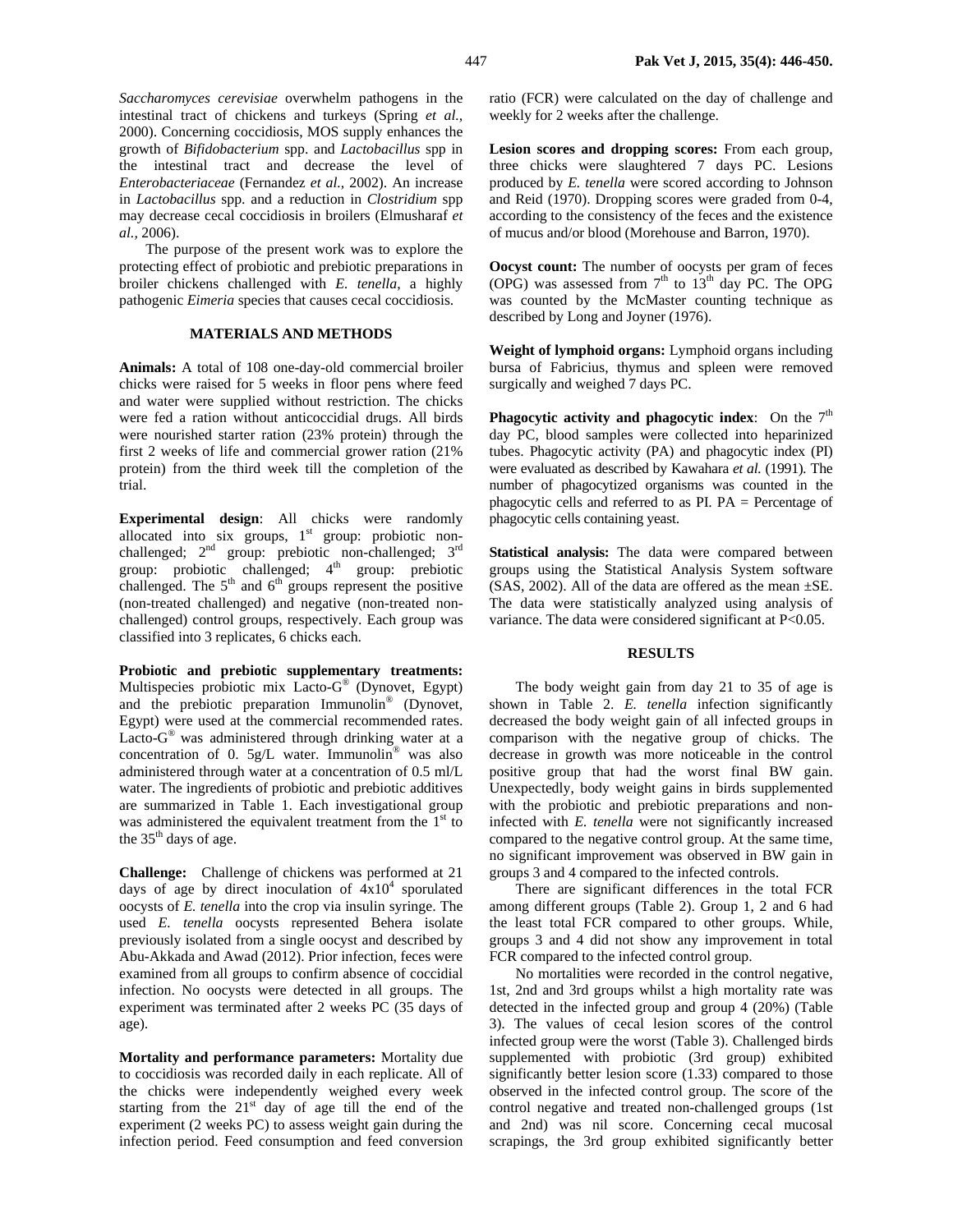**Table 1:** The composition of probiotic and prebiotic additives used in the experiment

| Probiotic (Lacto G) <sup>®</sup><br>each I kg contains |                                     | Prebiotic (Immunolin) <sup>®</sup><br>each IL contains |                     |                       |  |
|--------------------------------------------------------|-------------------------------------|--------------------------------------------------------|---------------------|-----------------------|--|
| Component                                              | Quantity                            | Component                                              | Quantity            |                       |  |
| Lactobacillus acidophilus                              | $206 \times 10^8$ cfu/kg            | Mannanoligosaccharide                                  |                     | $\overline{25000}$ mg |  |
| Lactobacillus plantarum                                | $126 \times 10^8$ cfu/kg            | B- glucan                                              |                     | 25000 mg              |  |
| Lactobacillus casei                                    | $206 \times 10^8$ cfu/kg            | Sorbitol                                               |                     | 50000 mg              |  |
| Lactobacillus bulgaricus                               | $206 \times 10^8$ cfu/kg            | Edible sugar                                           |                     | 23500 mg              |  |
| Bifidobacterium bifidum                                | $100 \times 10^8$ cfu/kg            | Nigellone                                              |                     | 100000 mg             |  |
| Streptococcus thermophiles                             | $410 \times 10^8$ cfu/kg            | Echincea extract                                       |                     | 100000 mg             |  |
| Streptococcus faecium                                  | 540 $\times$ 10 <sup>8</sup> cfu/kg | <b>Vitamins</b>                                        | Vit E               | 5000 IU               |  |
| Saccharomyces boutardii                                | $100 \times 10^8$ cfu/kg            |                                                        | Vit C               | 50000 IU              |  |
| Aspergillus oryzae                                     | 532 $\times$ 10 <sup>7</sup> cfu/kg | Organic minerals                                       | Zinc                | 4000 mg               |  |
| Torulopsis spp.                                        | 532 $\times$ 10 <sup>7</sup> cfu/kg |                                                        | Selenium            | $200 \text{ mg}$      |  |
| Amylase Enzyme                                         | 100000 u/kg                         |                                                        | KCI                 | 25000 mg              |  |
| Xylanase Enzyme                                        | 15750 u/kg                          |                                                        | Na HCO <sub>3</sub> | 20500 mg              |  |
| Lactose Up to                                          | I kg                                |                                                        | Cobalt              | 100 mg                |  |
|                                                        |                                     | Aminoacids                                             |                     | 100000 mg             |  |
|                                                        |                                     | Propyline glycal                                       |                     | 50000 mg              |  |

**Table 2:** Effect of probiotic (Lacto G) ® and prebiotic (Immunolin) ® on weight gain and feed conversion ratio of broiler chickens challenged with *E. tenella* at different periods of the experiment

| Total FCR                    |
|------------------------------|
|                              |
| $(21-35$ days)               |
| $1.78 \pm 0.22$ <sup>b</sup> |
| $1.63 \pm 0.28^b$            |
| $2.09 \pm 0.24$ <sup>a</sup> |
| $1.98 \pm 0.35^a$            |
| $1.93 \pm 0.34$ <sup>a</sup> |
| $1.65 \pm 0.24^b$            |
|                              |

Values (mean±SE) with different letters within the same column are significantly (P<0.05) different. Groups 1) probiotic non-challenged; 2) prebiotic non-challenged; 3) probiotic challenged; 4) prebiotic challenged; 5) non-treated challenged (positive control) and 6) non-treated non-challenged (negative control).

**Table 3:** Effect of probiotic (Lacto G)® and prebiotic (Immunolin)® on mortality %, lesion scores and dropping scores in broiler chickens challenged with *E. tenella*

| Groups | Mortality % | Lesion score                 | Dropping score               |
|--------|-------------|------------------------------|------------------------------|
|        |             | $0.00 \pm 0.00$              | $0.00 \pm 0.00$              |
|        |             | $0.00 \pm 0.00$              | $0.00 \pm 0.00$              |
| 3      |             | $1.33 \pm 0.58$ <sup>b</sup> | $1.00 \pm 0.00$ <sup>c</sup> |
|        | 20          | $3.00 \pm 1.00^a$            | $3.00 \pm 0.00^a$            |
|        | 20          | $3.00 \pm 0.00^a$            | $3.00 \pm 0.00^{\circ}$      |
| 6      |             | $0.00 \pm 0.00$              | $0.00 \pm 0.00$              |

Values (mean±SE) with different letters within the same column are significantly (P<0.05) different. Groups 1) probiotic non-challenged; 2) prebiotic non-challenged; 3) probiotic challenged; 4) prebiotic challenged; 5) non-treated challenged (positive control) and 6) nontreated non-challenged (negative control).

**Table 4:** Effect of probiotic (Lacto G)® and prebiotic (Immunolin)® on weight of lymphoid organs( spleen, bursa and thymus) of broiler chickens challenged with *E. tenella*

| Groups. |                 | Weight (g) 7 days PC | PI            | PА |                                                                                                             |
|---------|-----------------|----------------------|---------------|----|-------------------------------------------------------------------------------------------------------------|
|         | Spleen          | Bursa                | <b>Thymus</b> |    |                                                                                                             |
|         |                 |                      |               |    | $1.26 \pm 0.30^a$ 2.08 $\pm 0.05^a$ 6.77 $\pm$ 1.39 $^a$ 1.40 $\pm 0.05^b$ 17.00 $\pm 0.50^b$               |
| 2       | $1.02 + 0.08a$  |                      |               |    | $1.86 \pm 0.10^{b}$ 3.66 $\pm$ 0.01 <sup>b</sup> 1.42 $\pm$ 0.14 <sup>b</sup> 21.00 $\pm$ 0.50 <sup>a</sup> |
| 3       | $1.19 + 0.16^a$ |                      |               |    | $1.65 \pm 0.39^{\circ}$ 4.09 $\pm 0.90^{\circ}$ 1.68 $\pm 0.08^{\circ}$ 17.83 $\pm 0.76^{\circ}$            |
| 4       |                 |                      |               |    | $0.96 \pm 0.22^{ab}$ 1.07 $\pm 0.04^{c}$ 3.48 $\pm 0.01^{b}$ 1.28 $\pm 0.03^{b}$ 16.00 $\pm 0.00^{b}$       |
| 5       | $0.75 + 0.24$   |                      |               |    | $0.82 \pm 0.15$ ° $4.83 \pm 1.00$ <sup>b</sup> $1.40 \pm 0.05$ <sup>b</sup> $16.00 \pm 1.50$ <sup>b</sup>   |
| 6       | $1.31 + 0.02a$  |                      |               |    | 2.69±0.32 <sup>a</sup> 6.40±0.40 <sup>a</sup> 1.33±0.06 <sup>b</sup> 17.00±2.00 <sup>b</sup>                |

PC=Post-challenge; PI=Phagocytic Index; PA=Phagocytic activity. Values (mean±SE) with different letters within the same column are significantly (P<0.05) different. Groups 1) probiotic non-challenged; 2) prebiotic non-challenged; 3) probiotic challenged; 4) prebiotic challenged; 5) non-treated challenged (positive control) and 6) nontreated non-challenged (negative control).

score (1) compared to those observed in infected control chickens (3). While the group of birds supplemented with prebiotics (4th group) did not show any improvement in cecal lesion or dropping scores compared with the control infected birds.

The oocyst count from 7th to 13th day PC is shown in Table 4. Generally, it could be noticed that oocyst count starts to increase from the 7th day and continued till the 10th day PC. Starting from the 10th day PC, the count started to decrease until the 13th day PC. The total OPG was significantly the lowest in the 3th group followed by the 4th compared to the control infected group.

Concerning weights of lymphoid organs (spleen, bursa and thymus), outcomes are shown in Table 5. No noteworthy variations on the weight of spleen in all experimental groups except for the 5th group that was significantly lower than other groups. There is a significant rise in the weight of bursa of Fabricius in probiotic treated groups compared to the control group. Probiotic administration significantly increased the weight of thymus compared to other groups. Results showed that all the lymphoid organs had higher values in chickens given probiotics as compared to those administered prebiotics however the variation was not always statistically significant. On the other hand, PI was significantly greater in the third group than in other groups while PA was significantly higher in the second group compared to other groups.

#### **DISCUSSION**

The current study evaluated the protective effects of commercial probiotic and prebiotic preparations on performance traits, lesion scores, shedding of oocysts and some immunological parameters following an experimental infection of broiler chickens with *E. tenella*. Supplementation with probiotics or prebiotics did not significantly improve the performance of birds compared with those of the negative control. This is contrary to results stated by Yang *et al.* (2012) who indicated a significant increase in productivity with the use of these additives under unchallenged conditions. Otherwise, Lee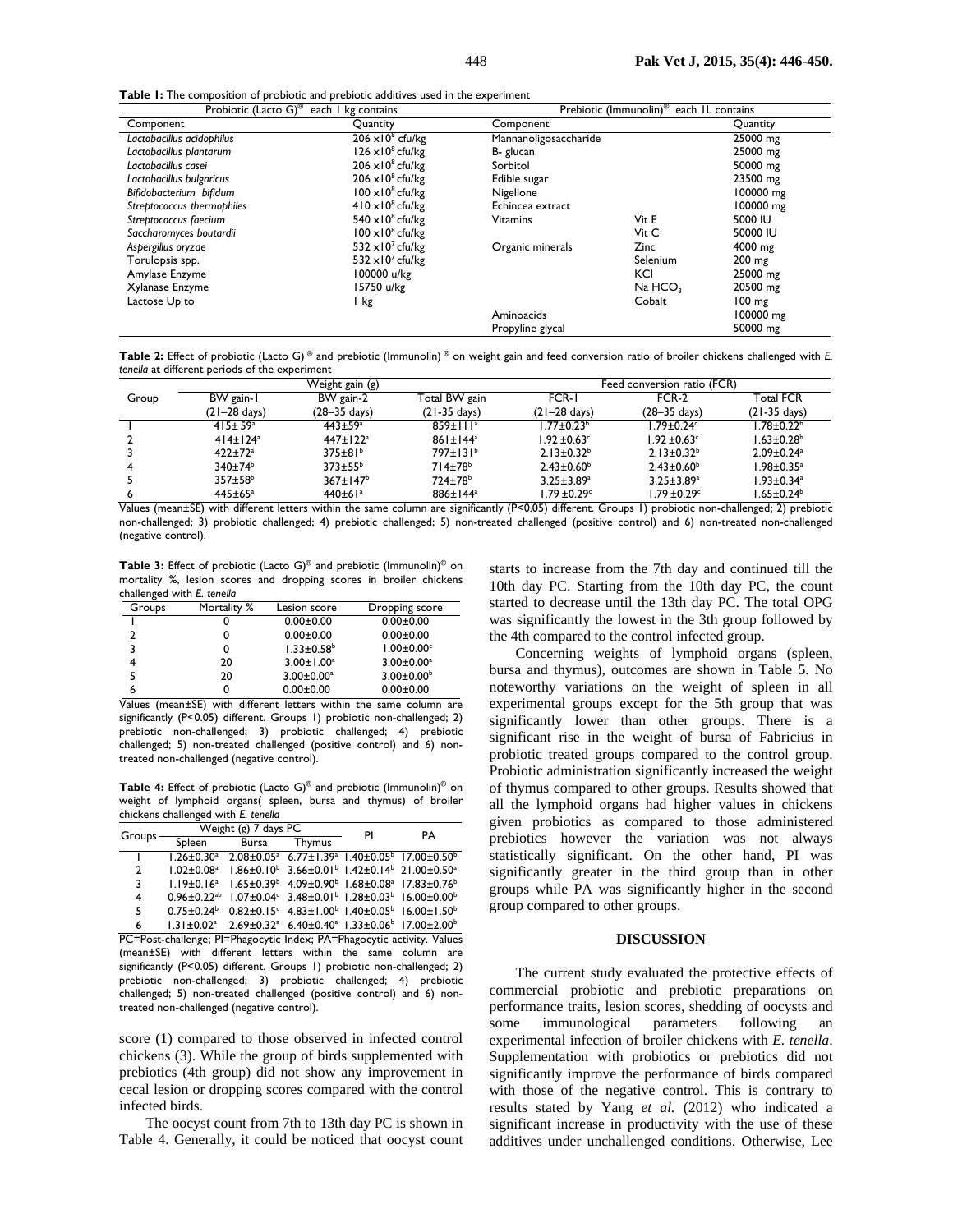Table 5: Effect of probiotic (Lacto G) ® and prebiotic (Immunolin) ® on oocyst counts (per gram of feces) 7<sup>th</sup> to 13<sup>th</sup> post challenge in broiler chickens challenged with *E. tenella* 

| Groups   |                                                                                                        | <b>Experimental Days</b> |                          |                           |                        |                             | Total            |                                     |
|----------|--------------------------------------------------------------------------------------------------------|--------------------------|--------------------------|---------------------------|------------------------|-----------------------------|------------------|-------------------------------------|
|          |                                                                                                        |                          |                          |                           |                        | 12                          |                  |                                     |
|          | $0.00 + 0.00$                                                                                          | $0.00 + 0.00$            | $0.00 + 0.00$            | $0.00 + 0.00$             | $0.00 + 0.00$          | $0.00 + 0.00$               | $0.00 + 0.00$    | $0.00 + 0.00$                       |
|          | $0.00 \pm 0.00$                                                                                        | $0.00 + 0.00$            | $0.00 + 0.00$            | $0.00 + 0.00$             | $0.00 + 0.00$          | $0.00 + 0.00$               | $0.00 + 0.00$    | $0.00 + 0.00$                       |
|          | $0.00 \pm 0.00$                                                                                        | $0.00 + 0.00$            | $133 \pm 58$ °           | $133 \pm 58$ °            | $0.00 + 0.00$          | $0.00 + 0.00$               | $0.00 + 0.00$    | $267 \pm 58$ <sup>c</sup>           |
|          | $3600+100b$                                                                                            | $3850+10^{6}$            | $21033 + 58^b$           | l 32000±1000 <sup>b</sup> | $7200 \pm 100^{\circ}$ | $1500 \pm 50^{\circ}$       | $583+29^{b}$     | $169767 \pm 1220^b$                 |
|          | $21033 \pm 58$ <sup>a</sup>                                                                            | 87900±100ª               | 276000±1000 <sup>a</sup> | 335666±577 <sup>a</sup>   | $36100 \pm 100^a$      | $10033 \pm 58$ <sup>a</sup> | $4000 \pm 100^a$ | 770733±1656 <sup>a</sup>            |
| $\cdots$ | $0.00 + 0.00$<br>$\mathcal{L}$ and $\mathcal{L}$ and $\mathcal{L}$ and $\mathcal{L}$ and $\mathcal{L}$ | $0.00 + 0.00$            | $0.00 + 0.00$            | $0.00 + 0.00$             | $0.00 + 0.00$          | $0.00 + 0.00$               | $0.00 + 0.00$    | $0.00 + 0.00$<br>$\sim$<br>$\cdots$ |

Values (mean±SE) with different letters within the same column are significantly (P<0.05) different. Groups 1) probiotic non-challenged; 2) prebiotic non-challenged; 3) probiotic challenged; 4) prebiotic challenged; 5) non-treated challenged (positive control) and 6) non-treated non-challenged (negative control).

*et al*. (2007) reported that MitoGrow ( as a probiotic) improved resistance to experimental *E. acervulina* infection by improved BW gain and decreased oocyst shedding in comparison with infected controls, but in *E. tenella*-infected birds, the oocyst output and weight gains of the MitoGrow- administered groups were not noticeably improved. They added that the difference between the two *Eimeria* species may be related to the infection sites specific for each species, where probiotic organisms may prefer settling site above the other. Cecal lesion scores on day 7 PC revealed that lesions of *E. tenella* in the infected birds administered probiotics were significantly decreased while lesions in those infected birds fed prebiotics did not have any improvement compared to the positive control group. Williams and Andrews (2001) found that lesions of *E. acervulina* lesions in the infected birds fed MOS were significantly decreased thus they reported that MOS preparation had anticoccidial activity against *E. acervulina* when included in the food.

Infected birds fed probiotics and prebiotics (groups 3 and 4) showed significant lesser total number of oocysts compared to the infected control. Thus, it can be suggested that these preparations have the advantage to decrease the severity of the infection where they reduced the oocyst output that is critical for the re-infection and the conservation of the immunity stimulated by the initial infection. It has been revealed before that MOS preparation decreased the schizonts in the lamina propria of the cecum of broilers infected with *E. tenella* (Elmusharaf *et al.,* 2006). In another study with a Pediococcus-and Saccharomyces-based probiotic (MitoMax®) given to birds challenged with *E. acervulina* or *E. tenella*, less oocyst excretion and a better antibody response was detected compared to non-probiotic controls( Lee *et al.,* 2007). It seems that reducing lesion scores and oocyst output by feed additives may be attributed to lower intestinal pH and conditions appropriate to increase the useful microflora (Taherpour *et al.,* 2012).

The weight of spleen did not differ between chickens fed probiotic and prebiotic preparations and those of the control birds. This may point to the late response of spleen to the effect of probiotic or prebiotics as it is a secondary lymphoid organ which progresses its appropriate functions with age (Alkhalf *et al.,* 2010). This is in agreement with the findings of Teo and Tan (2007) who reported no significant variances in the weights of the spleen in broilers fed probiotic in comparison with control groups. In contrast, Willis *et al.* (2007) stated that nourishing broilers on probiotic lead to rising in the

relative weights of spleen of the treated group. Increase in the weight of bursa and thymus in the 1st group may be caused by increasing number of immune cells. These results are in agreement with that of Teo and Tan (2007) who stated that chickens given feed with *Bacillus subtilis* PB6 had a significantly heavier bursa weight compared with control groups.

Administration Probiotic or prebiotic did not significantly rise the phagocytic activity or index measured in treated broilers although Dalloul *et al.* (2003) confirmed an increase in innate and acquired immunity against broilers infected with *Eimeria* and given a *Lactobacillus*-based probiotic.

The results of the present experiment showed that supplementing probiotic preparation (Lacto G®) to broilers prevented mortality, reduced oocyst output and reducing the severity of *E. tenella* lesions. While supplementation with prebiotic preparation (Immunolin®) had the effect of decreasing number of oocysts only. Although Bozkurt *et al.* (2014) recently stated that supplemental intake of probiotics and prebiotics by chickens on exposure to experimental coccidiosis alleviated the influence of disease and positively influenced growth and feed conversion efficiency. It could be concluded that the probiotic and prebiotic preparations used, have protective effects that was not associated with an improved growth performance. These results may possibly be changed by changing probiotic and prebiotic concentrations in water and the extent of *E. tenella* inoculation doses. Further research is necessary to confirm whether these products have anticoccidial activity when used at higher concentrations in combination with higher challenge doses.

**Conclusion:** It could be concluded that probiotics, and prebiotics improve the resistance of birds and to some extent protect against coccidiosis.

**Author's contribution:** SSAA designed and executed the experiment and wrote the manuscript. AMA followed up the experiment and shared in analyzing the data. All authors interpreted the data, revised the manuscript and approved the final version.

#### **REFERENCES**

- Abbas RZ, DD Colwell, Z Iqbal and A Khan, 2014. Acaricidal drug resistance in poultry red mite (Dermanyssus gallinae) and approaches to its management. Worlds Poult Sci J, 70: 113-124.
- Abbas RZ, DD Colwell, and J Gilleard, 2012. Botanicals: An alternative approach for the control of avian coccidiosis. Worlds Poult Sci J, 68: 203-215.